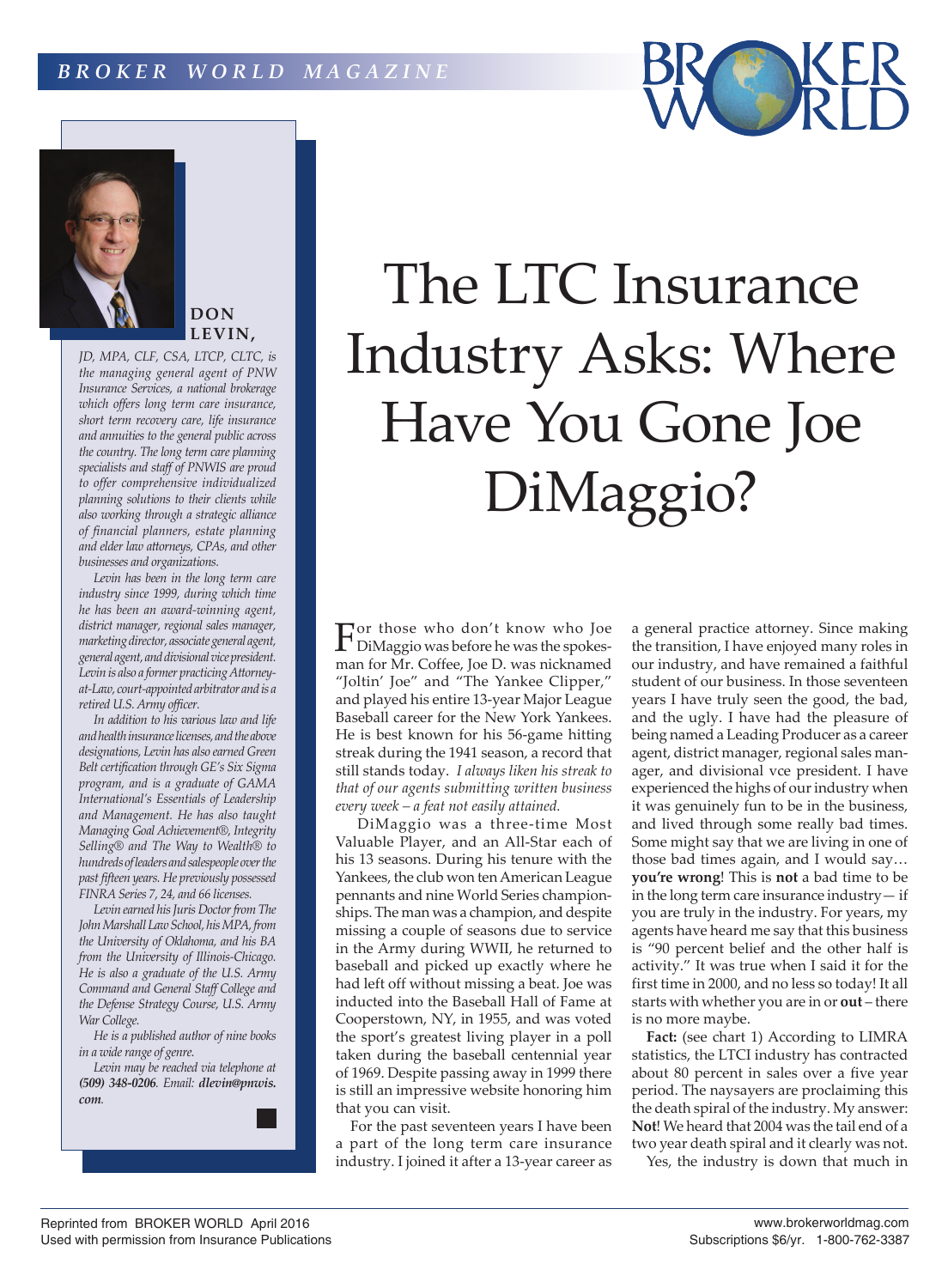traditional LTCI sales, but there is quite a logical explanation for this phenomena which dosen't impact our ability to be successful in this business in 2016.

would produce 40 percent of the industry sales generated annually. This sales force is largely gone now.

• The LTCI industry was once produc-



### **Chronology:**

• For many years after its inception in 1974, the long term care insurance industry was on a meteoric path in terms of sales and policies issued, with the top carriers shattering sales records year after year. When I first joined GE Financial, we were GE Chairman Jack Welch's darlings—a cash cow to corporate, and achieving 45 percent year over year growth. It was nothing short of amazing, and quite easy to maintain a swagger when we walked.

• In the 1990's, long term care insurance was, by and large, a product sold by internal career shops comprised of specialists; advisors and brokers largely gave us a wide berth.

• Case in point—for many years the GE Financial/Genworth team of agents was heralded as the greatest career LTCI sales force in the industry bar none. In its hey-day, the 1500 career agents of this shop would produce \$180 million in annual sales, with brokerage contributing a negligible amount. Parenthetically, the President's Club of 10-15 agents would produce \$5-10 million annually by itself.

• This very talented career sales force

ing over \$500 million dollars in annual premium, largely thru the efforts of career agents.

• Many of the top carriers have divested themselves of their career shops, or ceased new sales, or folded their tents and/or crept away into the night, in some cases in a state of insolvency.

• Anecdotally, the brokerage channel is full of "casual" LTCI producers who are becoming even more casual in their efforts to position this product alongside their other primary, mainstream products.

#### **So how did the industry end up where we are today?**

• Reports indicate that in 2002 there were over 750,000 new LTCI policies issued to consumers; in 2014 this number had shrunk to only 131,000 new policies, but…there were also 91,000 hybrid and combo products that were purchased as a means by which to address the long term care conundrum. Consumers and advisors were clearly embracing alternate strategies!

• Agents began realizing that the (direct mail) lead machines maintained by these carriers for the exclusive benefit of their career agents were not producing the same quantity or quality of leads, and soon most of these carriers began charging for these leads. The allure of free leads, albeit with lower commissions, lost some of its luster, and agents then began to leave career for the brokerage/independent channel and significantly higher commissions associated with becoming independent and entrepreneurial. A good number of agents were not successful in this transition for a variety of reasons. Career sales fell while brokerage sales began to climb proportionally until the pendulum had swung near completely to the other side—but overall, sales continued to fall industry-wide.

• Age and attrition. These natural forces have taken an enormous toll and ravaged this once proud industry of producers. When I think about the number of President's Club, Platinum, and Diamond agents I personally know that are no longer producing, the list is staggering as is the sheer amount of production that they accounted for each year.

• Lack of recruiting. Coupled with age and attrition, the lack of recruiting of fresh younger talent has had an even more severe impact on the industry. Proselyting or the practice of "musical chairs" is not now, nor has it ever been, the same as honest recruiting. Stealing agents from one another is not growth, but merely stagnation and kicking the can down the road.

• As a footnote, our current agency was one of the few within the system that did grow…and in the right way. It grew primarily on the basis of training, mentoring, and oh yes, the recruiting of fresh talent new to the industry. In fact, our agency grew as some \$1 million (or about 20 percent) of our traditional LTCI production came from agents new to the industry in 2012-2014.

#### **The market is still there!**

• Contrary to reports, the market is still there. As Mark Twain once said, "the reports of my death have been greatly exaggerated."

• The Baby Boomers who were our sweet spot as they turned 65 at the rate of 10,000 per day are still here but are now turning 70 at this same rate. They are largely retired or retiring, and unlike their parents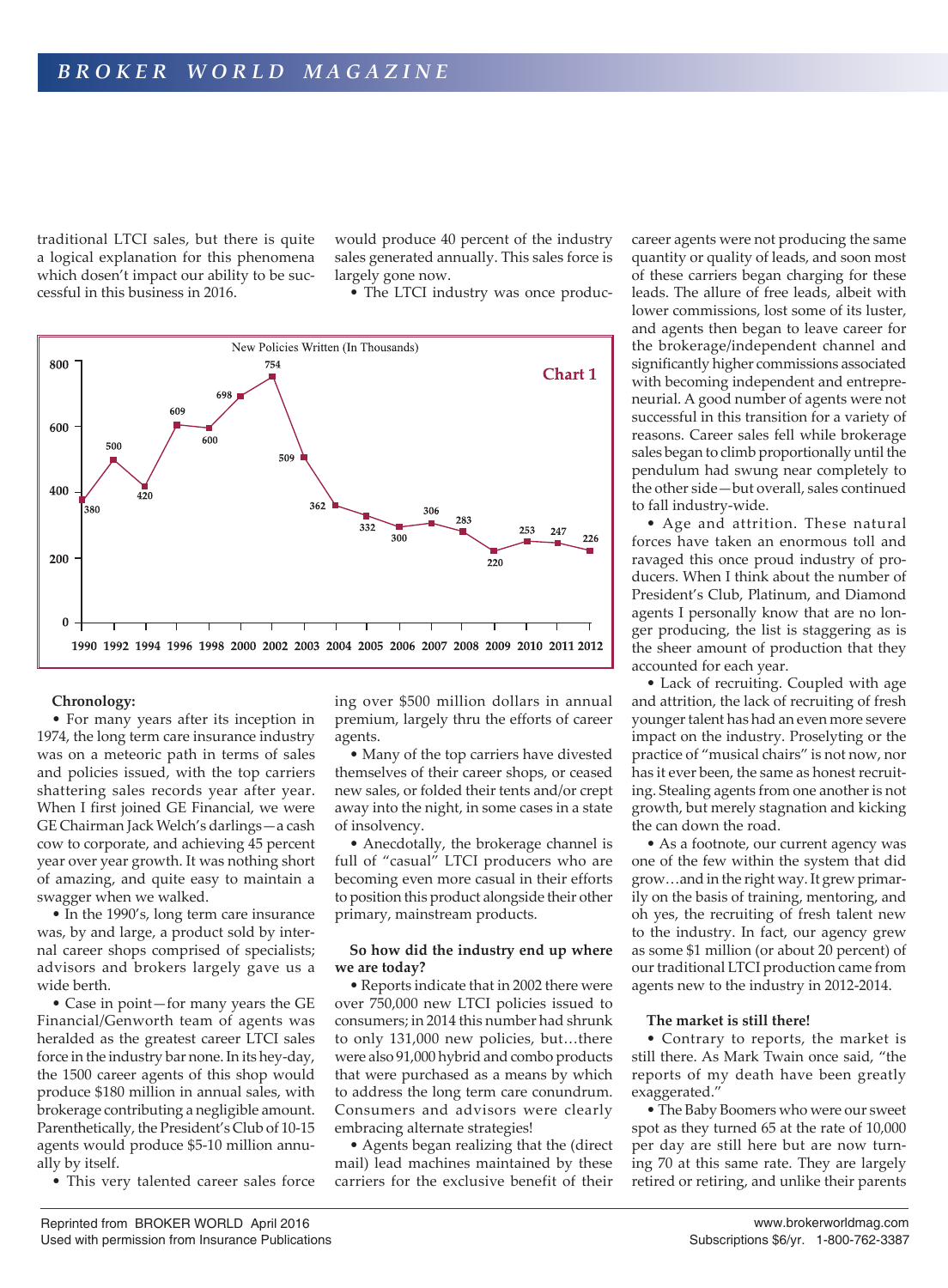are doing so with mortgages still in place, fewer forms of pensions and guaranteed lifetime incomes, with the prospect of living longer and potentially outliving their money. The risk of outliving their money goes up dramatically particularly if they have not addressed the potential ramifications of long term care and if they are part of a married couple or civil union—where the odds jump to 70 percent that one of them is going into care!

• The need is greater than ever! The costs associated with home care, assisted living facilities and skilled nursing facilities have all steadily risen over the years—nearly tripling in the time that I have been in the industry. What was once a \$40,000 annual cost is now topping out in excess of \$119,000, making self-insurance an untenable alternative.These expenses threaten our country like never before in our history. More women in the workplace and fewer children in the family (oftentimes scattered across the country) greatly reduces caregiver options in terms of family. Government entitlement programs are drowning in red ink, fueling even more challenges to Society.

• While premiums have risen, on balance, the ability with which consumers can leverage their personal resources still makes LTCI a tremendous bargain… if the agent has harnessed **need**, created **urgency**, and demonstrated the **value** inherent to being a policyholder. As noted above, costs have nearly tripled—why should we expect that the insurance which will protect us from this scourge will not also rise in cost? Put another way, why does LTC insurance cost more than say an average term life insurance policy? Because the expectation on the part of the insurance company is that there is a 70 percent certainty of paying out on the LTCI policy, whereas only 2 percent of term life policies ever go to claim. Why are car insurance premiums more expensive than homeowner's policies? Because there is a five times greater risk of you filing a claim on your auto insurance.

#### **So why aren't the fish biting?**

All of that aside, why aren't consumers flocking to those of us left in the industry? Why aren't we all up to our ears in applications and illustrations? According to members of the ever contracting agent force from whom I have solicited input:

• There is an incredible void in the education and awareness campaigns that should be ongoing by *the carriers and the states*. The advent of partnership and subsequent mail campaigns by state governors was an incredibly successful and fruitful partnership that generated revenue for carriers and agents and reduced the potential burden on state Medicaid systems. Why has it been allowed to virtually disappear?

• The carriers have largely ceased to promote the long term care insurance product. Gone are the days when we were being reminded about the ever present danger associated with the ravages of long term care with a variety of mass media offerings ranging from print, radio, and television commercials.

• Denial is still strong! Whether it is the heart of the consumer or that of their trusted advisor, the attitude of "this won't happen to me" still resonates, largely due to ignorance. Our challenge is to educate them so that they are no longer ignorant or lacking knowledge—so that they can then make an informed decision on the proper course of action.

• Due to changes in basic economics, the average American family has less disposable income today than it did four years ago. Now more than ever it is all about prioritizing.

• Most consumers and more than a few advisors would also cite "financial instability" in the marketplace leading many people to maintain the dreaded and often fatal "wait and see" mindset.

• "People won't answer the phone or respond to my mailings."

• "It's just plain harder to sell it these days."

*You decide which of these bullet points are legitimate concerns or simply excuses…*

**The Math:** So where did the market disappear to over the years? It didn't go anywhere! It is still here if you look for it. The lake is still full of fish but there are far fewer fishermen on the pier or in boats with poles in the water—thus less fish on ice in the market!

• 30 percent of the fishermen were lost

when the GEFA/Genworth team largely eroded and finally disappeared, though remnants of the team are still in the industry but with other carriers and brokerages.

• 40 percent of consumers are purchasing hybrid and combination (non-traditional) policies to address this need in their lives.

• 10 percent is attributable to age and attrition—which is continuing to ravage the industry sales force and is only going to continue to accelerate.

• 5 percent is due to the number of financial advisors, attorneys, and other insurance professionals who may have previously put their toes in the water only to pull them back out due to a change in product offerings that served to make the product even more "complicated" to understand, much less position for a sale to their clients.

*The result is that the market is still there, but there are far fewer boats on the water offering our products to the public. I don't view this as a problem, but rather as an opportunity and call to action!*

#### **The Solution: You!**

If you are truly in the game, with your own lines in the water, you can be as successful as you wish. If you want to sit on the pier and drop a line or two into the water, you can do that and deem that success. If you want to go trawling for the big albacore, you can do that as well—but to do so you have to a) have a boat, b) go where the fish are biting, and c) throw the chum into the water to create that very same feeding frenzy we used to enjoy years ago. These activities require time, patience, diligence and discipline.

• Build your brand. The public, professionals, and your centers of influence need to know that you are there and how you can provide them with assistance. People in your local market, or even remotely, need to associate **you** with your product portfolio.

• While building your brand, simultaneously engage in consumer education and awareness. The public needs us and our products but won't purchase them until they discover the **need** within themselves, couple it with the fervor of **urgency**, and you have demonstrated the **value** associated with being a policyholder.

• It is no longer about direct mail leads – it